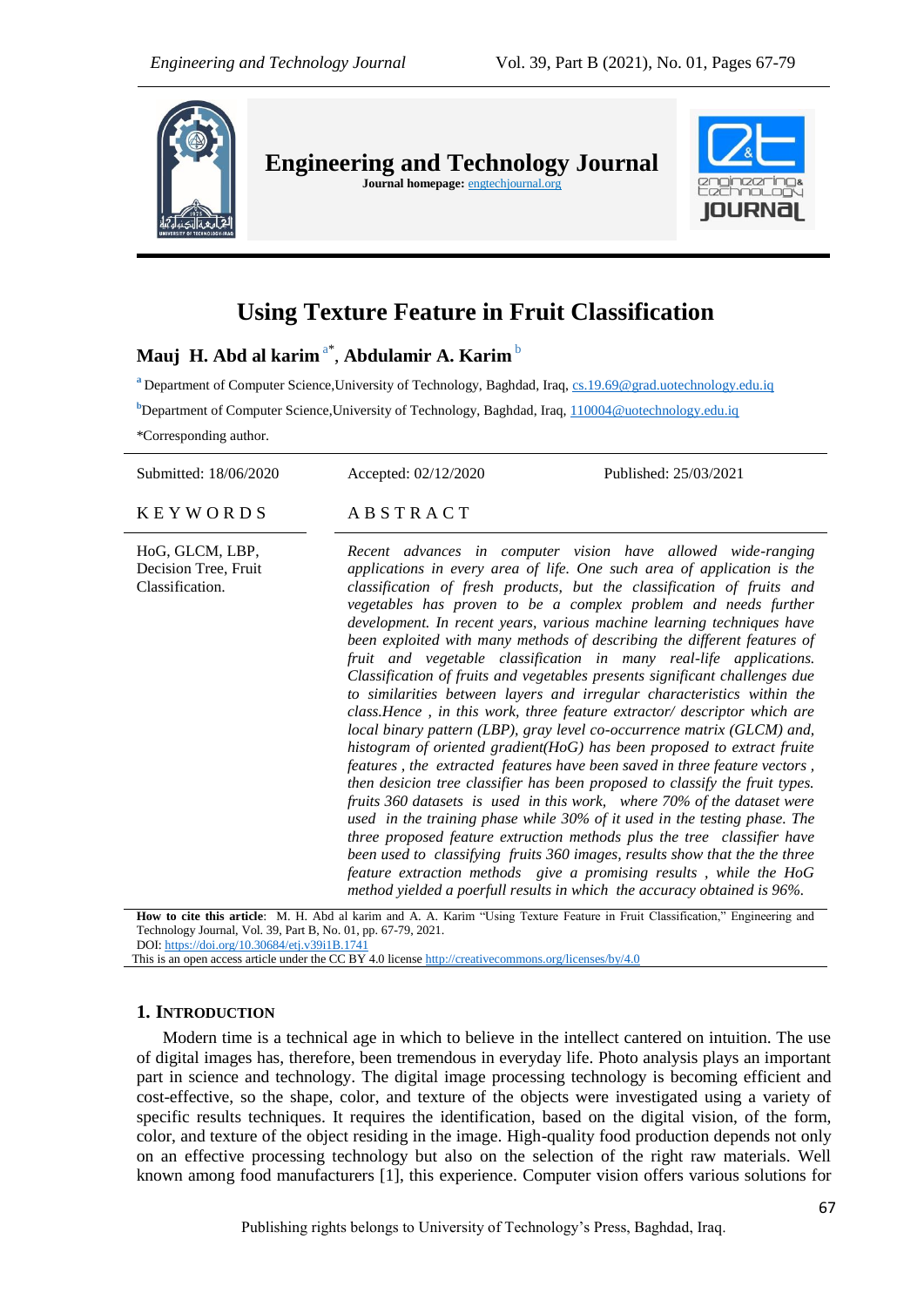reducing human effort in the agricultural field. Researchers have focused on several topics, such as finding weeds, fruit searching, monitoring the health status of trees, automatic fruit classification, determining fruit maturity, detecting diseases in trees, and fruit [2]. Food is very important to human life and fruits are one of the best natural foods. These fruits have lots of nutrients needed for our daily lives. Photos are the primary source of data and knowledge in the agricultural sector, with the use of image processing techniques having an important and fundamental impact on the study of farm processes. The methodology for image processing was widely used [3].

Fruit production plays a vital economic role in any region. It is part of agro-industrial production (juices, dried fruit, and jam). Fruits are of varying sizes, shapes, and colors, the process of determining fruit quality is very important in the export and packaging of foodstuffs that require a vision machine to check fruit quality and efficiency. The use of photography in the process of obtaining photographs of fruit is crucial since the photos are a major source in the agricultural sector sciences The collection of data and information, as well as the replication of this information and the documentation of the use of image processing, have prominent effects in the analysis of images and digital treatment works to enhance the image range The analysis of images and digital treatments in agricultural sciences has been adapted to differentiate between fruits in terms of quality[4].

There is the importance and need to classify the deceptions and fruits in the evaluation of the agricultural product to meet all quality standards to increase market value. The features that can be derived from fruits and vegetables from any image are shape, color, size, texture features. Hence, the classification process is based on these features [5].

In the classification process, fruits should be selected because they are considered accurate materials, where physical properties are the most important form of the fruit specimen, while color is the property of the visual, these characteristics may be affected by the process of transport or storage and marketing. The computer has been used in the field of image processing and computer vision, and it has become increasingly important in the fruit industry, quality inspection applications, and sorting [6].

Computer vision has emerged recently and has been considered as the technology standard in assessing the quality of non-destructive food where information can be extracted from visual properties. The quality of visual food is usually used. Many applications such as quality control, grades, measurements, defects detection, characterization, and other things. It is therefore best to resort to computer applications and image processing [7].

# **2. LITERATURE REVIEW**

In this paragraph, different schemes have been proposed in fruit classification as shown below:

In 2016, Renold, M .,and Evans, M., The main aim of this research was to study the applicability and performance of the Naive Bayes algorithm in the classification of varieties of apple fruit. The technique included the collection, preprocessing, and segmentation of images, analyzing, and classifying apple varieties. Apple's prototype classification system was developed using MATLAB R2015a platform development environment. The results showed that the approximate accuracy, sensitivity, precision, and specificity average values were 91%, 77%, 100%, and 80 % respectively. Comparison of the results of their classification with that of the Naive Bayes technique showed that the accuracy of Naive Bayes was higher than the accuracy of the Naive Bayes was higher than the accuracy of principal components analysis, fuzzy logic, and MLP Neural with 91%, 90%, 89%, and 83% respectively [8].

In 2017, Ali, N. M et.al. present a Form recognition algorithm and Oriented Gradient Histogram theory for detecting and counting the total number of mangoes on the tree using a quadcopter with an attachable webcam. The traditional method of mango harvesting has its limitation which leads to degradation of the quality of the mango harvested. As a result, there will be a dampening of the production rate and tree structure. Thus, the use of the image processing algorithm may be a solution for the pre-harvesting process of a better and more reliable mango. This differentiates the mango and its leaf based on photographs taken on real scenes and therefore estimates the mango tree's growth rate for the time being. The mango tree's height and mango location do not impact the ability of the farmer to examine the mango as the drone hovers according to the intention of the user. The mango grower, the agricultural planner, and the investor are expected to have an alternative analysis. The highest detection rate (80,95 percent) was achieved when only two cascade training stages were used [9].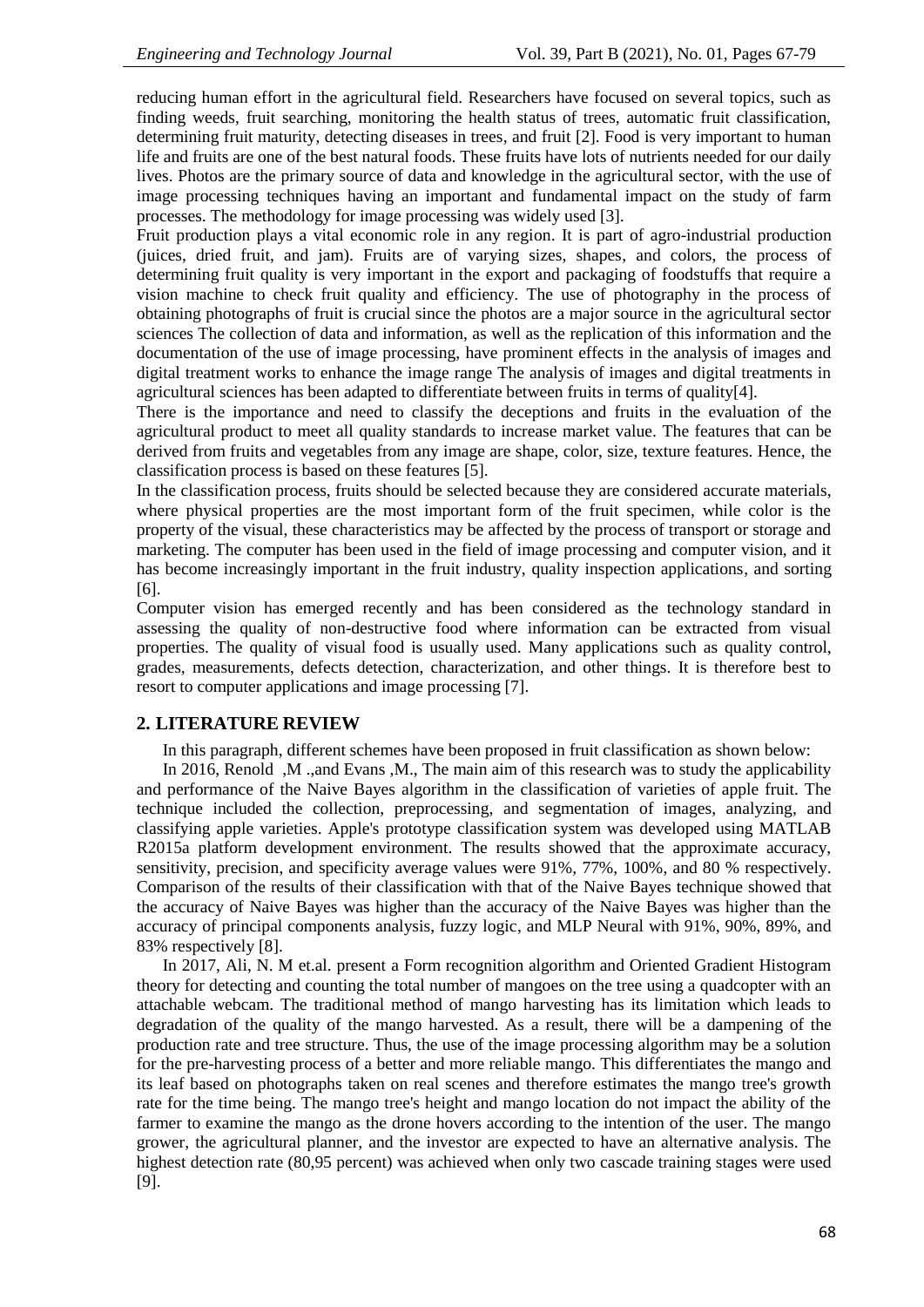In 2018 A. Wajid, et al presents the mean for speedily distinguishing orange condition, Fruit image capabilities including RGB color space and BIC-based gray values (Border / Interior Pixel Classification) are extracted. An analysis has been carried out on the applicability and efficiency of various classification algorithms including Naïve Bayes, Artificial Neural Network, and Decision Tree. Comparisons have been drawn between the results of these algorithms, and it has been observed that the technique of classification of the Decision Tree for orange conditions is more effective than other techniques. The results obtained using this technique for accuracy precision, and sensitivity are 93.13%, 93.45%, and 93.24% respectively [10].

In 2019, Kavita. k and Dr. Sonia Process information which is stored in the form of pixels, the processing method of images is used. This process is associated with the nature of the orange fruit or an evaluation of quality. The Naive Bayes classifier is used in the current method, which gives the consistency and nature of the orange fruit evaluation cheap accuracy and time for execution. The Naive Bayes classification approach in this work cycle is changing with the help vector machine for assessing the consistency and nature of the orange fruit. The current approach is compared to the previous approach in the form of precision, time of execution, specificity, and sensitivity. It is observed after the analysis that the execution time is low as it compares with the previous approach and other parameters like- accuracy, specificity, and sensitivity of the current approach are high for the assessment of the nature of the orange fruit. The matrix algorithm with gray level co-occurrence is used for the extraction of the function. The results of the experiments were good and gave a high accuracy have been presented 97% [11].

### **3. THE PROPOSED METHOD**

The framework of the proposed system comprises two main phases: a training phase and a testing phase. These two primary phases share the fundamental modules of the system (pre-processing module and features extraction module), as shown in Figure (1).



**Figure 1: The framework of the proposed fruit classification.**

In the training phase, after the pre-processing and feature extraction steps extracted features vector, for each training sample, the features vectors are saved in the system database. While in the classification phase the system should match these feature vectors of input fruit images with all vectors listed in the database and return the file name in the dataset classifier. Matching and decision steps in the proposed system have been done by using a decision tree.

#### *I. Pre-processing stage*

The first step is to apply pre-processing images to improve fruit images. This technique is used to improve the image to show the image detail well because sometimes the images may be taken in conditions that are inappropriate in terms of light, noise or the size of the image is very large and does not produce good results.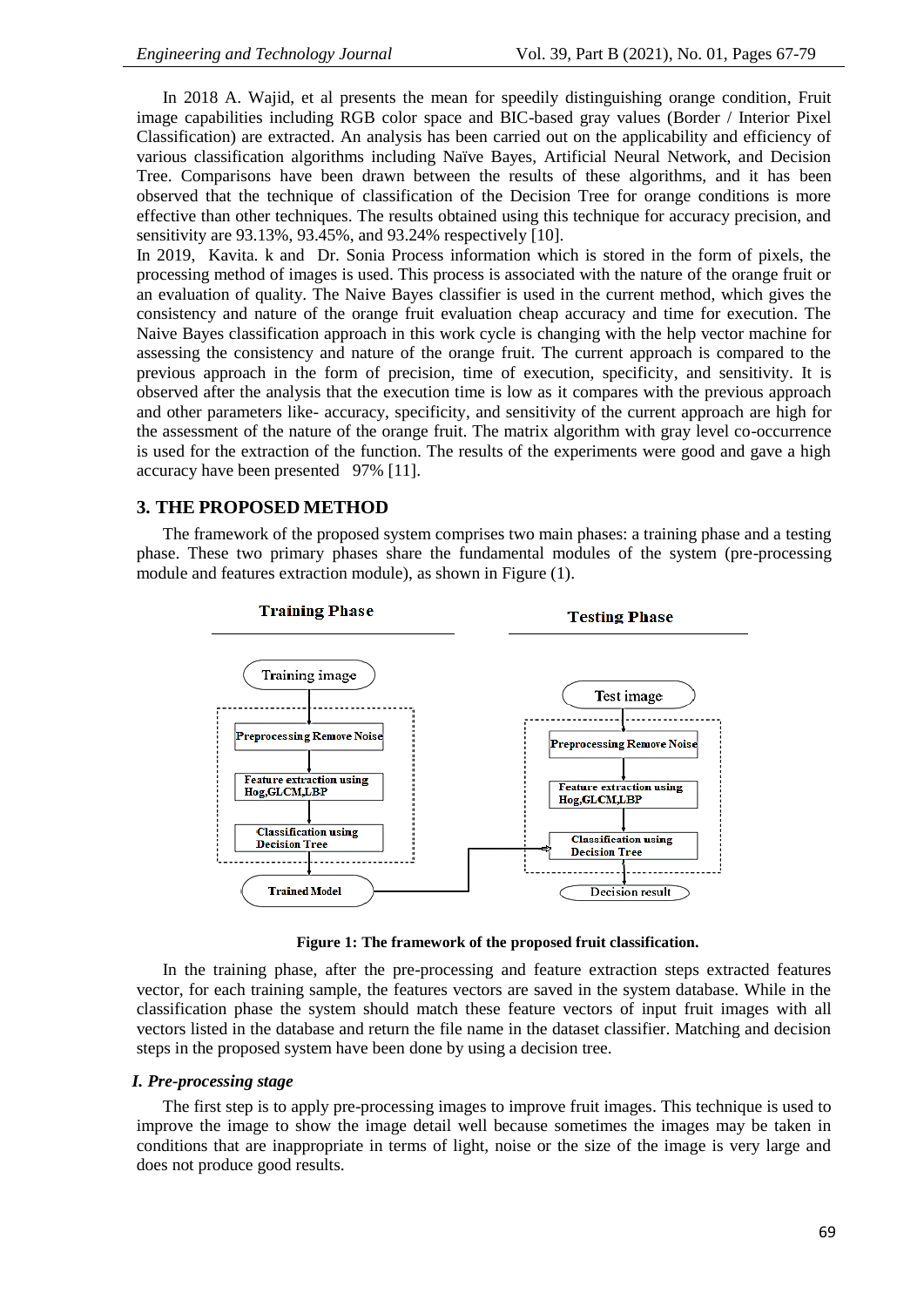#### A. Convert RGB to a gray level

This step works to convert the original input models from the traditional RGB color format into the color format of a gray level. This is done to improve the perception of details in the Models by focusing on the brightness factor which makes it more accurate and specific than the common gray level format.

#### B. Bilateral Filter

After the process of converting the image to grayscale, improving the image and eliminate noise have been needed while preserving image accuracy and edges, therefore, a bilateral filter was used. This improved Gaussian method was used where the filters were improved by doubling the use of another Gaussian filter due to multiple iterations and different pixel density i.e. meaning that pixels with a density similar to the ones in the middle are included only to calculate an intense density value. As a result, this technique preserves the fruit edges, because the adjacent pixels are placed on the other side of the edge for pixels close to the edges and therefore large differences in density appear in a blur when compared to the central pixel [13].

#### C. Histogram equalization

In this process, histogram equalization is used for fruit images, to eliminate the effect of different illumination conditions, where images are taken. the color histogram of the grayscale image is equalized, so that, the features are more distinguishable by the classifier, the overall effect of the lighting in the environment is removed.

#### *II. Feature Extraction*

The most important stage in the identification system is feature extraction from samples such as fruit classification.

#### *A.* Histogram of Oriented Gradient (HOG) feature descriptor

In this system, the Histogram Oriented Gradient (HOG) algorithm is used for fruit classification, and the additional benefit of using this algorithm is that it will help extract image features. This will assist in training and testing the decision tree. HOG extracts the color feature, texture feature, and shapes the context feature. These features are stored in a database and used for decision tree training. Compute a Histogram of Oriented Gradients (HOG) includes five major steps:

*The first stage* applies an optional equalization of global image normalization designed to reduce the influence of the effects of the illumination. In practice, we use compression of gamma (powerlaw), either by computing the square root or the log of each color channel. The intensity of the image texture is usually proportional to the local illumination of the object and this compression helps to minimize the effects of local shadowing and lighting variations.

*The second stage* calculates gradients of the image in the first order. These capture contour, outline, and some detail about the texture, while providing additional resistance to variations in lighting. The locally dominant color channel is used, which in large measure provides color invariance. Variant methods can also include second-order image derivatives, which serve as basic bar detectors-a useful capture function, e.g. bar-like structures in bicycles and human limbs.

*The third stage* aims to create an encoding that is adaptive to the content of the local image while remaining immune to slight changes in pose or appearance. The adopted approach pools information on gradient orientation locally in the same way as the function on SIFT 2. The image window is split into small areas of space, called "cells." We accumulate a local 1-D histogram of gradient or edge orientations for each cell over all the pixels inside the cell. This combined cell-level 1-D histogram forms the basic representation of an "orientation histogram." Every histogram of orientation divides the angle of gradients into a fixed number of predetermined bins. The gradient of the pixels within the cell is used to vote for the orientation histogram.

*The fourth stage* measures normalization, which takes local cell groups and standardizes their overall responses before moving on to the next stage. Standardization provides greater invariance to contrasting lighting, shadowing, and ground. It is done by accumulating a measure of local histogram "energy" over local cell groups, which we call "blocks." Uses the result to normalize each block cell. Each cell is typically shared between several blocks, but its normalizations are dependent on blocks and thus different. Thus the cell appears multiple times with different normalizations in the final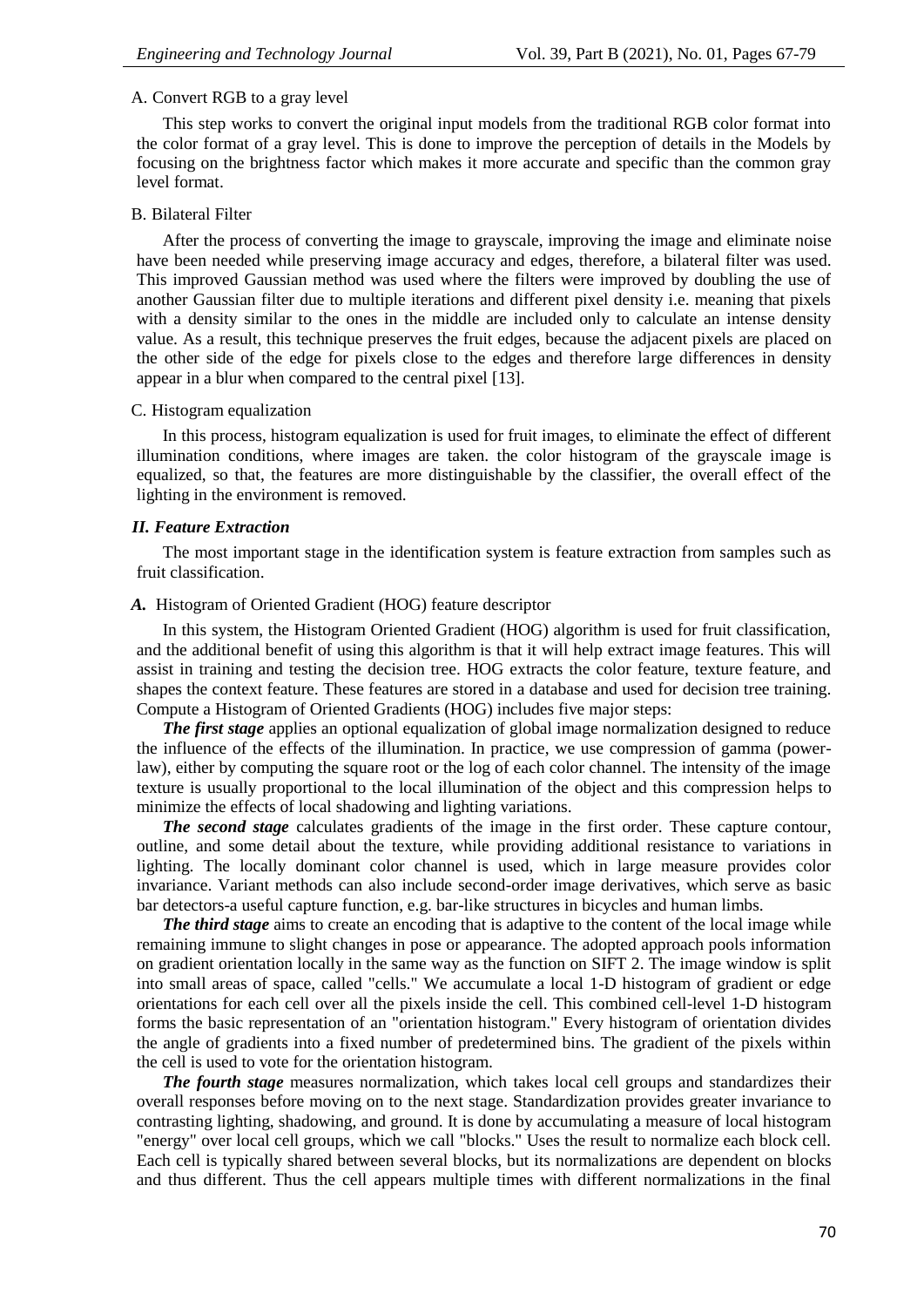output vector. This can sound repetitive but performance improves the performance. We refer to the normalized block descriptors as Histogram of Oriented Gradient (HOG) descriptors.

*The final step* collects the HOG descriptors from all blocks of a dense overlapping grid of blocks covering the detection window into a combined feature vector.

$$
D_x = \begin{bmatrix} -1 & 0 & 1 \end{bmatrix} \tag{1}
$$

$$
D_{y} = \begin{bmatrix} 1 \\ 0 \\ -1 \end{bmatrix} \tag{2}
$$

$$
I_x = I \times D_x \tag{3}
$$

$$
I_y = I \times D_y \tag{4}
$$

The magnitude of the gradiant

$$
|G| = \sqrt{I_x^2 + I_y^2}
$$
 (5)

The orientation of the gradient

$$
\theta = \tan^{-1} \frac{l_x}{l_y} \tag{6}
$$

Below is the proposed algorithm for to HOG feature descriptor

| Algorithm name: HOG) feature description                                                         |
|--------------------------------------------------------------------------------------------------|
| Input: Grey level \ Color image                                                                  |
| <b>Output:</b> HOG feature vector                                                                |
|                                                                                                  |
| <b>Start</b>                                                                                     |
| <b>Step1:</b> Read the RGB image.                                                                |
| <b>Step2:</b> convert RGB image to a grayscale image.                                            |
| <b>Step3:</b> apply a bilateral filter to remove noise                                           |
| Step4: apply histogram equalization.                                                             |
| <b>Step5:</b> apply an optional equalization of global image normalization                       |
| Step6: calculates gradients of the image in the first order                                      |
| Step7: produce an encoding that is sensitive to local image content                              |
| Step8: apply normalization.                                                                      |
| Step9: obtain HOG descriptors from all blocks of a dense overlapping grid of blocks covering the |
| detection window.                                                                                |
| <b>Step10:</b> Save the obtained HOG feature in the feature vector to be used in the classifier. |
| End                                                                                              |

#### B. Local Binary Pattern (LBP)

Given a pixel in the image of the input fruit, LBP is computed by comparing it to its neighbors:

$$
LBP_{NR} = \sum_{n=0}^{n-1} s(v_n - v_c) 2^n, s(x) = \begin{cases} 1, x \ge 0\\ 0, x < 0 \end{cases}
$$
 (7)

Where  $v_c$  is the central pixel value,  $v_n$  is the neighborhood value, R is the neighborhood radius, and N is the neighborhood total. Suppose vc's coordinate is  $(0, 0)$ , then vn's coordinates are  $(R\cos(2\ddot{y}n/N),$ Rsin  $(2\pi n/N)$ ). Interpolation may estimate the values of neighbors which are not present in the image grids. Let image size be I \* J. After each pixel's LBP code is calculated a histogram is created to represent the texture image: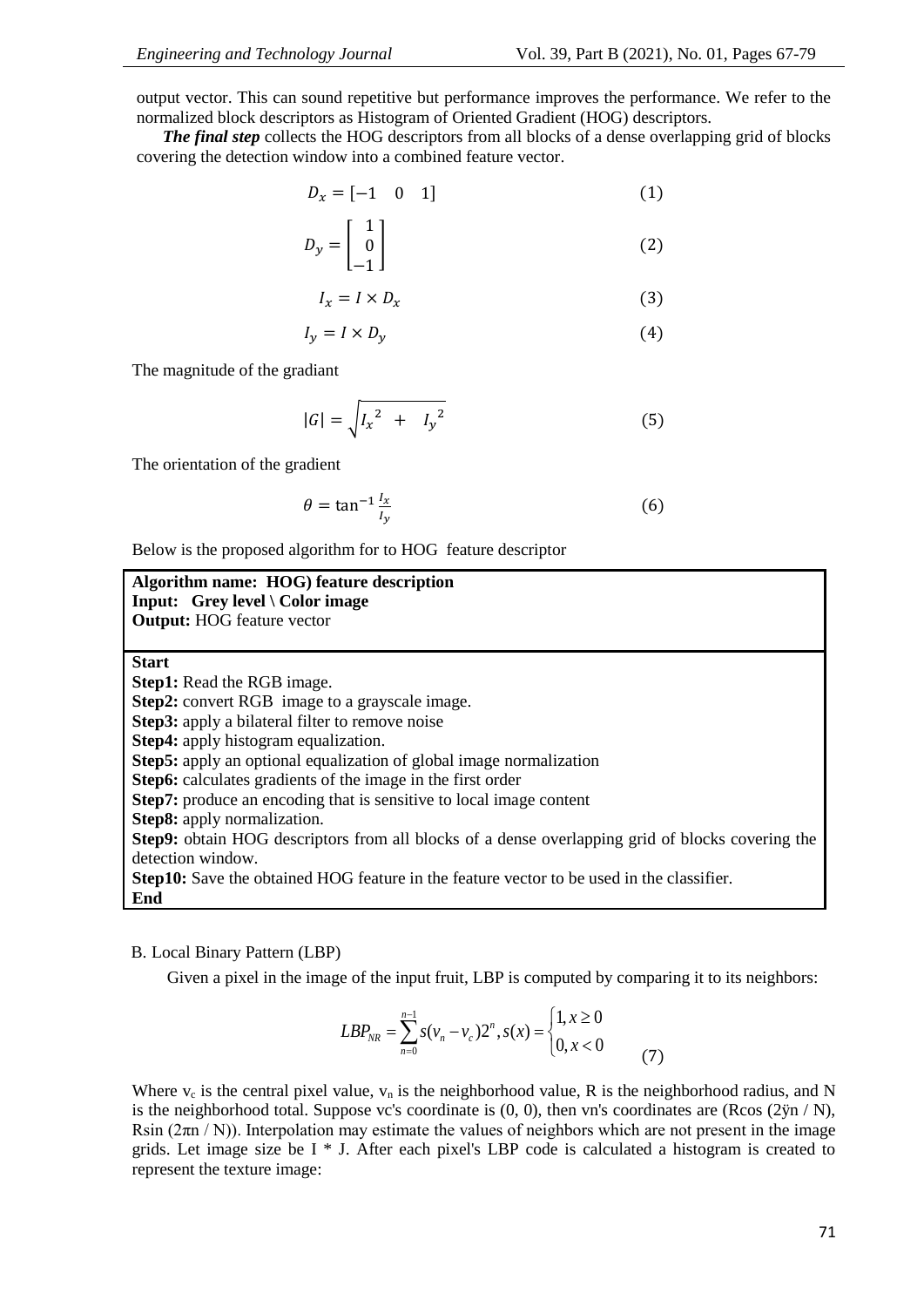$$
H(k) = \sum_{i=1}^{I} \sum_{j=1}^{J} f(LBP_{N,R}(i,j),k), k \in [0, K],
$$
\n(8)

$$
f(x,y) = \begin{cases} 1 & ,x = y \\ 0, & otherwise \end{cases}
$$
 (9)

Where K is the value for maximum LBP code. Below is the proposed algorithm to LBP feature descriptor

### **Algorithm name : LBP feature description Input : Grey level image Output : LBP featur vectore**

**Start**

**Step1:** Read the RGB image.

**Step2:** convert RGB image to a grayscale image.

**Step3:** apply bilateral filter to remove noise

Step4: apply histogram equalization.

**Step5:** Obtain a region (a window of 3\*3 pixels or 3\*3 matrix with 0~255 pixels' intensity) from the input image.

**Step6:** Select the matrix central value to be utilized as a threshold // This threshold will be utilized to find the new values from the eight neighbors.

**Step7:** Obtain the matrix of new binary values for the neighbors of the threshold

 **7.1** setting "zero" to the values which are less than the threshold

 **7.2.** setting "one" to the values which are higher or equal to the threshold.

**Step8:** Concatenate every binary value from every location from the matrix line by line into a new binary value (for example; 10001101).

**Step9:** Transform this value of binary to the value of decimal and set it to the central value of the matrix it is a pixel from the original image.

**Step10:** Obtain a new image that includes the preferable characteristics of the original image. **End.**

#### C. GLCM texture feature extraction

Extraction of the GLCM texture function to be checked uses distance (1.0), which means one pixel to the right and zero pixels to the left, or pairs of pixels to be measured are those which are one-pixel apart from 00, as shown in Figure (3) [14]:



**Figure 2: (a) Image measuring 5x5 three intensities (0, 1, 2); (b) GLCM distance (1.0).**

The image in Figure 3a is 5x5 in size and has three intensity values, namely 0, 1, and 2, and then the GLCM is 3x3. The distance between the pixels specified is  $d = (1, 0)$ , meaning one pixel to the right, and zero pixels down. Then count the number of pairs of pixels where the first pixel has an intensity value of i1 and the pair separated d has an intensity value of i2, and is entered on GLCM in column i1 and row. For eg, 2 pairs in the first pixel pair have an intensity value (2, 1), so that the value 2 is entered on the GLCM in column 2 row 1. Figure 3b. Shows the GLCM resulting from the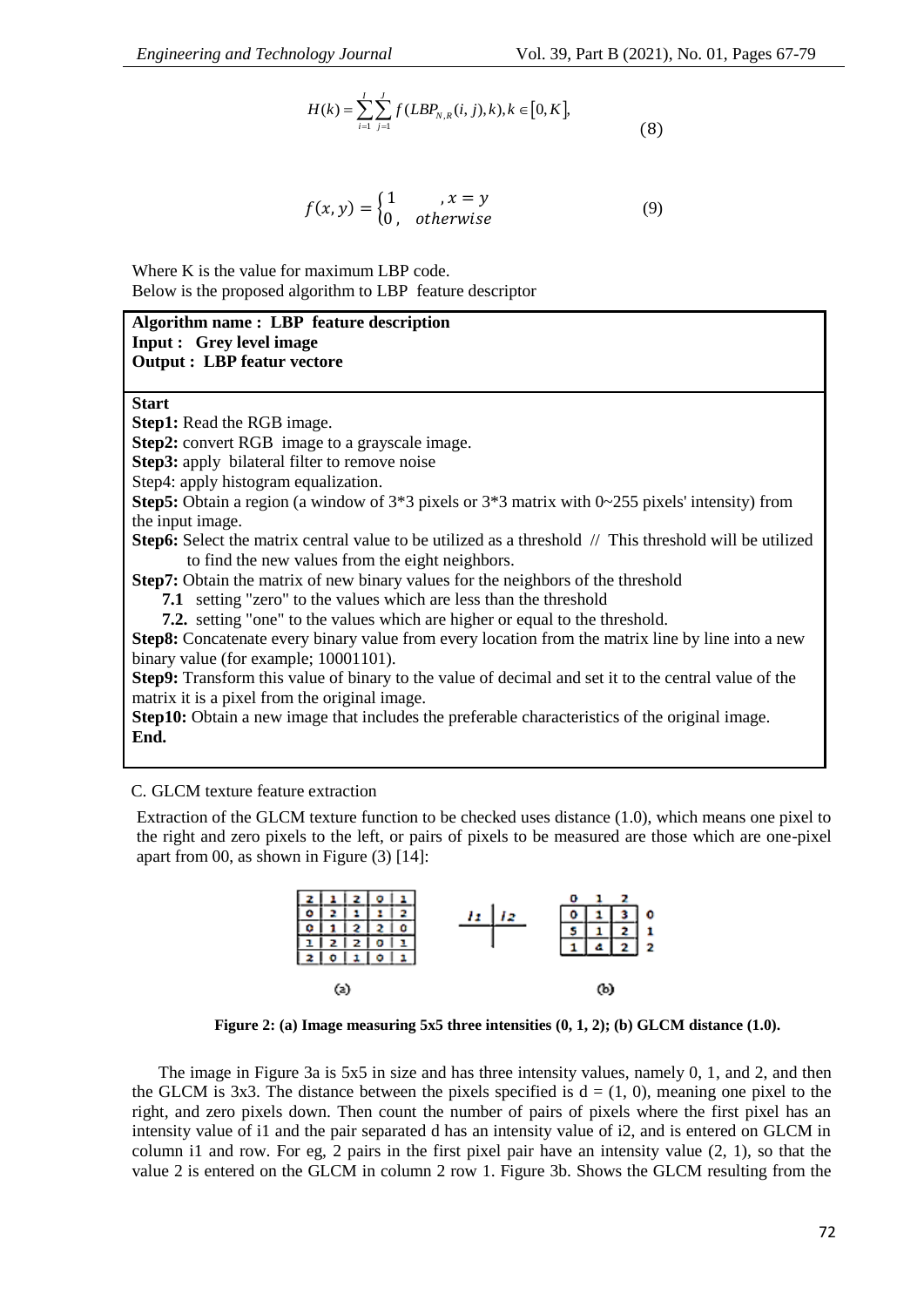full pair of pixels calculated. After the matrix forms GLCM, the characteristics of the texture can be calculated based on the matrix.

Below is the proposed algorithm to GLCM feature extractor

| <b>Input: Grey level image</b>                                                                         |
|--------------------------------------------------------------------------------------------------------|
| <b>Output: GLCM featur vectore</b>                                                                     |
| <b>Start</b>                                                                                           |
| <b>Step1:</b> Read the RGB image.                                                                      |
| <b>Step2:</b> convert RGB image to a grayscale image.                                                  |
| <b>Step3:</b> apply bilateral filter to remove noise                                                   |
| Step4: apply histogram equalization.                                                                   |
| <b>Step5:</b> Quantize the image data.                                                                 |
| <b>Step6:</b> Create the GLCM $\parallel$ It is a square matrix N x N in size where N is the Number of |
| levels specified under Quantization.                                                                   |
| Step7: Normalize the GLCM, divide each element by the sum of all elements \\ The elements of the       |
| GLCM may now be considered probabilities of finding the relationship i, $j$ (or $j$ , $i$ ) in W.      |
| <b>Step8:</b> Calculate the GLCM Feature.                                                              |
| 8.1: Calculate energy                                                                                  |
| <b>8.2:</b> Calculate entropy                                                                          |
| <b>8.3:</b> Calculate homogeneity                                                                      |
| 8.4: Calculate shade                                                                                   |
| <b>8.5:</b> Calculate contrast                                                                         |
| <b>8.6:</b> Calculate correlation                                                                      |
| 8.7: Calculate prominence                                                                              |
| <b>Step9:</b> Save the seven features obtain from step 7 in a feature vector.                          |
| End.                                                                                                   |

# *III. Classification Using Decision Tree*

There are two phases in decision tree classification, first is to generate the decision tree from the given training data and the second is the actual classification where decision rules of the formed decision tree are applied to the transaction having an unknown class label to classify it in one of the classes.

$$
V = \sum_{i=1}^{M} \sum_{j=1}^{N} (f_{(i,j)} - \overline{f}_{(i,j)})^2
$$
\n(10)

Where f is the feature extraction and f is the average value of the pixels in a fruit image. The algorithm for this classification is given below:

| <b>Algorithm name: Decision Tree</b>                                                                                              |
|-----------------------------------------------------------------------------------------------------------------------------------|
| <b>Input: feature vector</b>                                                                                                      |
| <b>Output: Classification</b>                                                                                                     |
| <b>Start</b>                                                                                                                      |
| <b>Step1.</b> For each transaction to be classified, read one by one the decision rule from the Decision                          |
| table.                                                                                                                            |
| <b>Step2.</b> Match the fields from the transaction with each decision rule.                                                      |
| <b>Step3.</b> First, try to find out perfect match and fill the Class field of the transaction with the class of<br>matched rule. |
| <b>Step4.</b> If a perfect match is not found then among matched rules, the rule having the highest level                         |
| is chosen and the class field of the transaction is filled with that class of matched rule.                                       |
| End                                                                                                                               |
|                                                                                                                                   |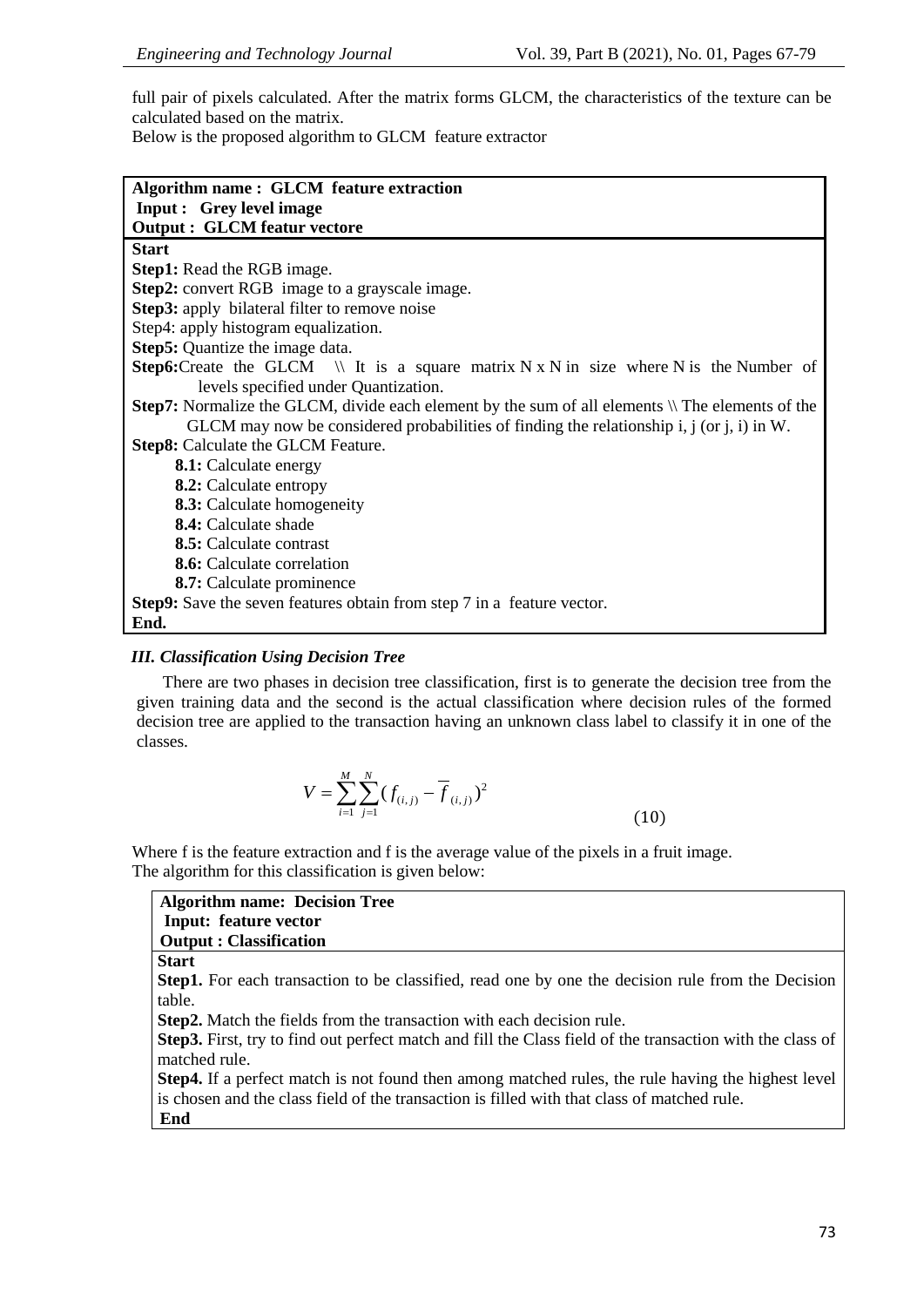through it was known that the properties of the HoG method gave high results, by calculating Sensitivity, precision, Accuracy. Table I show the Evaluation performance of fruit classification.

# **4. THE USED DATASET**

This section describes the fruit360 dataset image. The photographs were obtained by recording the fruits as a motor rotates them and then collects frames. Fruits were planted in a low-speed motor shaft (3 rpm), and a 20-second short film was made. A white sheet of paper is set as a backdrop behind the fruits. However, the background was not consistent due to the differences in the lighting conditions, and wrote a dedicated algorithm that extracts the fruit from the background. This algorithm is of type of flood fill: start from each edge of the image and mark all the pixels there, then mark all the pixels found in the neighborhood of the already marked pixels for which the color distance is less than a prescribed amount. Repeat the previous step until you can't mark any more pixels. All marked pixels are considered to be background (which is then filled with white), and the remaining pixels are considered to belong to the object. The maximum distance value between two neighboring pixels is an algorithm parameter and is set (by trial and error) for each film. Fruits were scaled to fit a  $100 \times 100$  pixels image. Other datasets (like NIST) use  $28 \times 28$  images, but the small size of the dataset is detrimental when you have too similar objects (a red cherry looks very similar to a red apple in small images) [12]. The data set is available on GitHub and Kaggle. Figure (2) shown the sample of Standard Dataset (fruit 360 Database).



**Figure 3: The sample of the fruit dataset**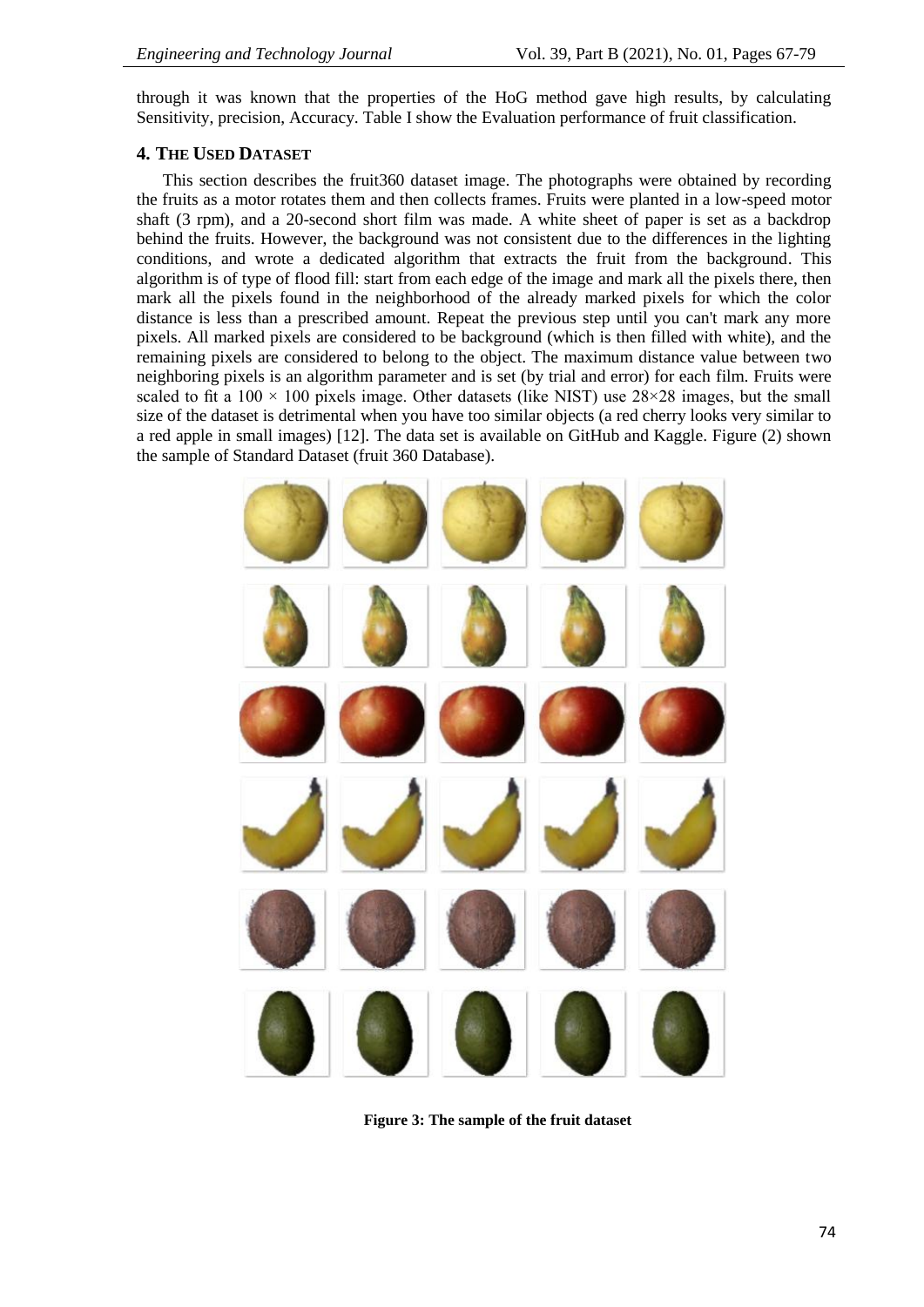# **5.EXPERIMENTAL RESULTS**

In this paragraph, the results obtained are illustrated to find the best features of the fruit image and its classification.

*I.Pre-processing stage:* This is the important stage during which the original image is converted to a grayscale image, bilateral filter, and histogram equalization as shown in Figures (4).

**Original Image Pre-processing image**





bilateral filter





grayscale



bilateral filter













**Figure 4: Pre-processing Image.**

# *II.Feature Extraction*

A. *HOG feature:* After pre-processing, feature descriptors are described in points of interest in fruit images, and this is the step by which the descriptor is calculated based on the areas cantered around the detected features. This includes converting the local pixel neighborhood into a small vector representation that allows comparison of neighborhoods regardless of changes in fruit orientation or scale as shown in Figure (5).

B. Local Binary Pattern (LBP): The feature extraction process will produce LBP texture feature values. Figure (6) shown the LBP feature extraction.

C. GLCM Feature Extraction: The feature extraction process will produce GLCM texture feature values including energy features, entropy, contrast, homogeneity, ASM, max, dissimilarity, mean, stander deviation. Figure (7) shown GLCM Feature Extraction.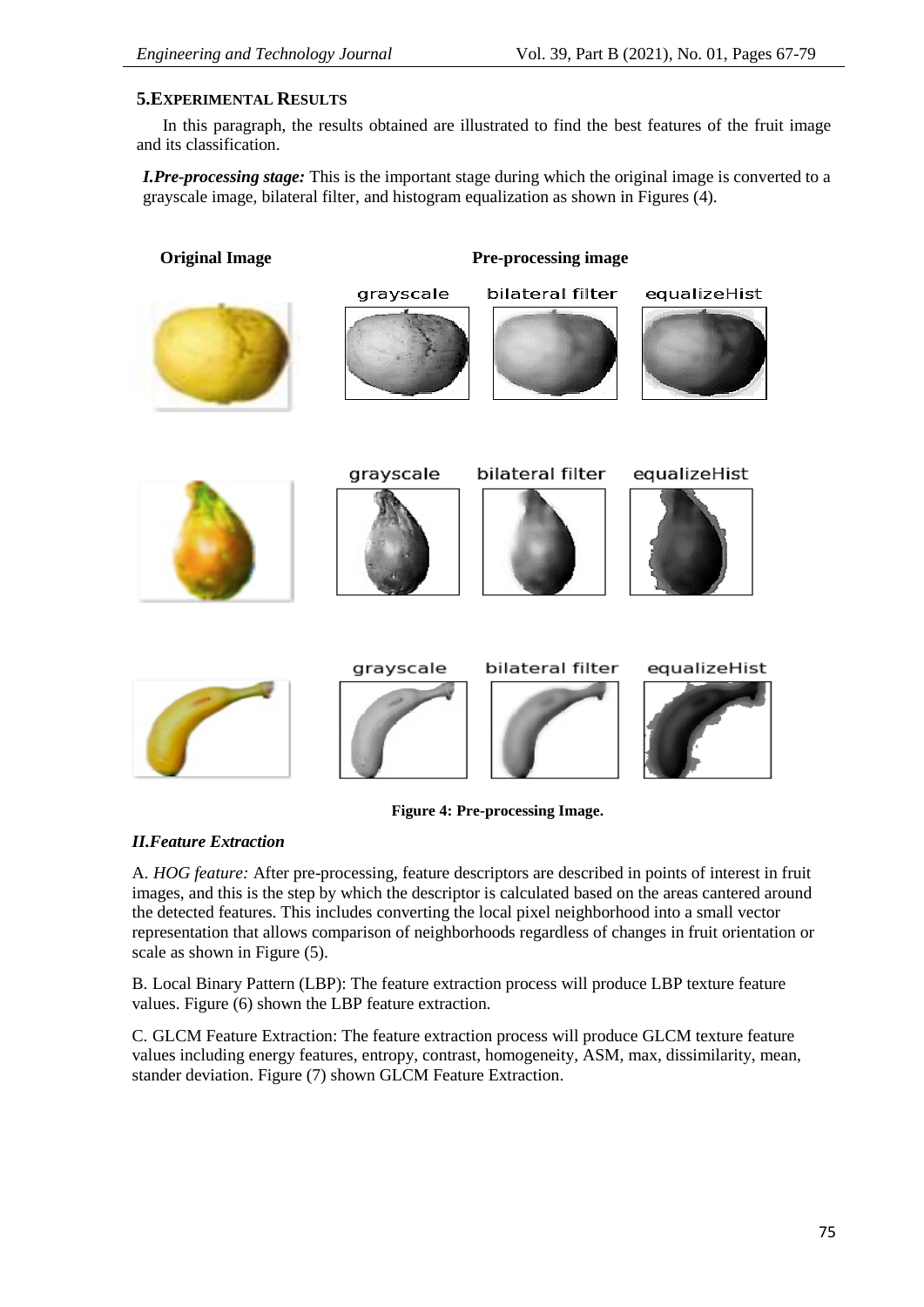

**Figure 5: HoG Feature Extraction.** *Local Binary Pattern*



**Figure 6: LBP Feature Extraction**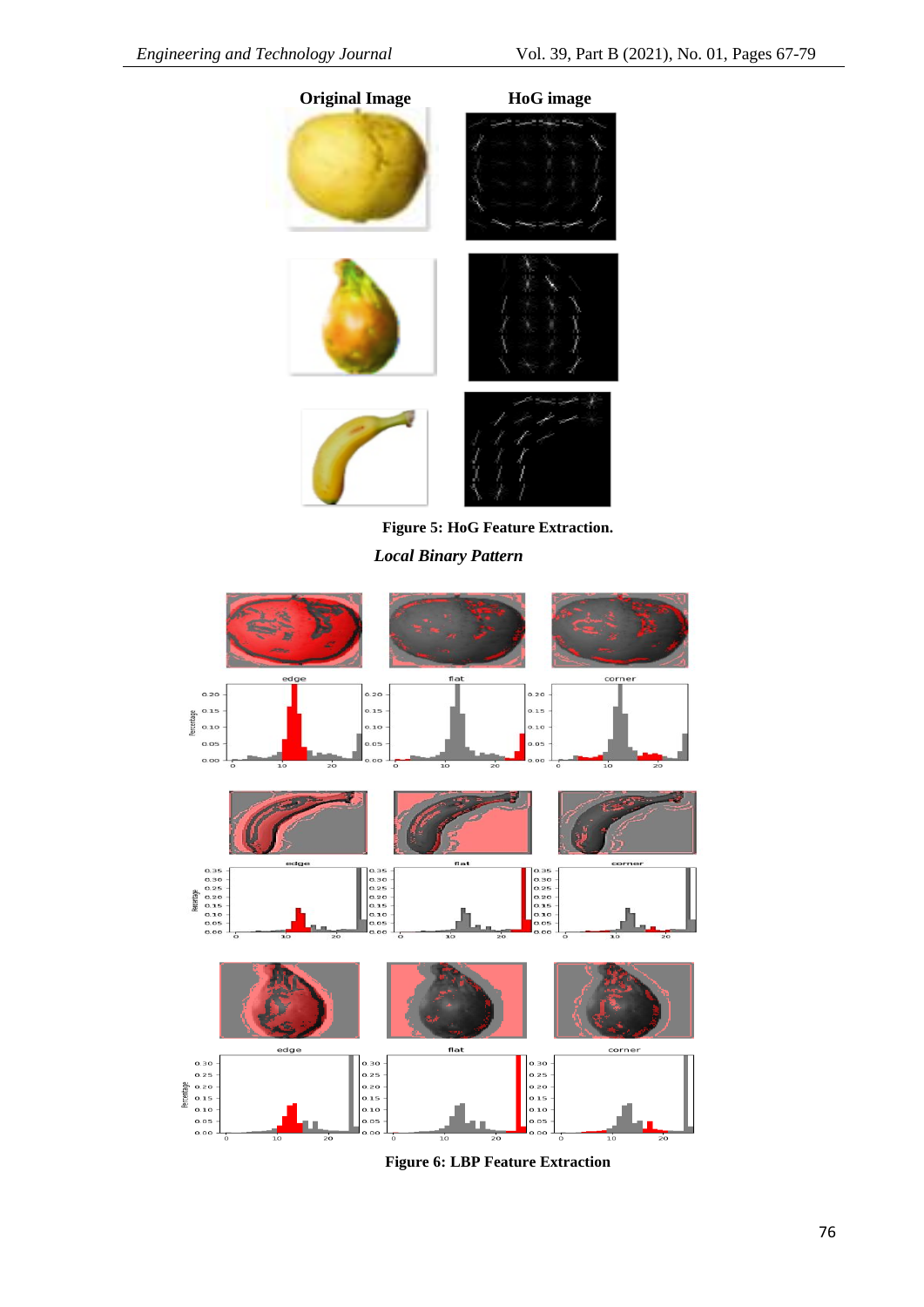

#### *GLCM Feature Extraction*

**Figure 7: GLCM Feature Extraction.**

### **6.PEFORMACE EVALUATION**

The following performance measures have been used to evaluate the proposed sysyem performance**.**

#### *I.Accuracy*

Accuracy (ACC) is determined as a number for all predictions of correct  $(TP + TN)$  divided by the total number of data sets  $(P + N)$ . The best accuracy equal to 1.0, while the worst equal to 0.0. It can likewise be determined by 1 - error (ERR) as shown in equation (11).

$$
\text{ACC} = \frac{\text{TP} + \text{TN}}{\text{TP} + \text{TN} + \text{FN} + \text{FP}} = \frac{\text{TP} + \text{TN}}{\text{P} + \text{N}} \tag{11}
$$

## *II.Sensitivity (Recall or True Positive Rate)*

Determined the number of predictions of true positive (TP) divided by a total number of the positives (P) this method called Sensitivity (SN) or likewise Recall or the True Positive Rate  $(TPR)(REC)$ . The sensitivity equal to 1.0 is best, whereas the worst equal 0.0 as shown in equation (12).

$$
SN = \frac{TP}{TP + FN} = \frac{TP}{P}
$$
 (12)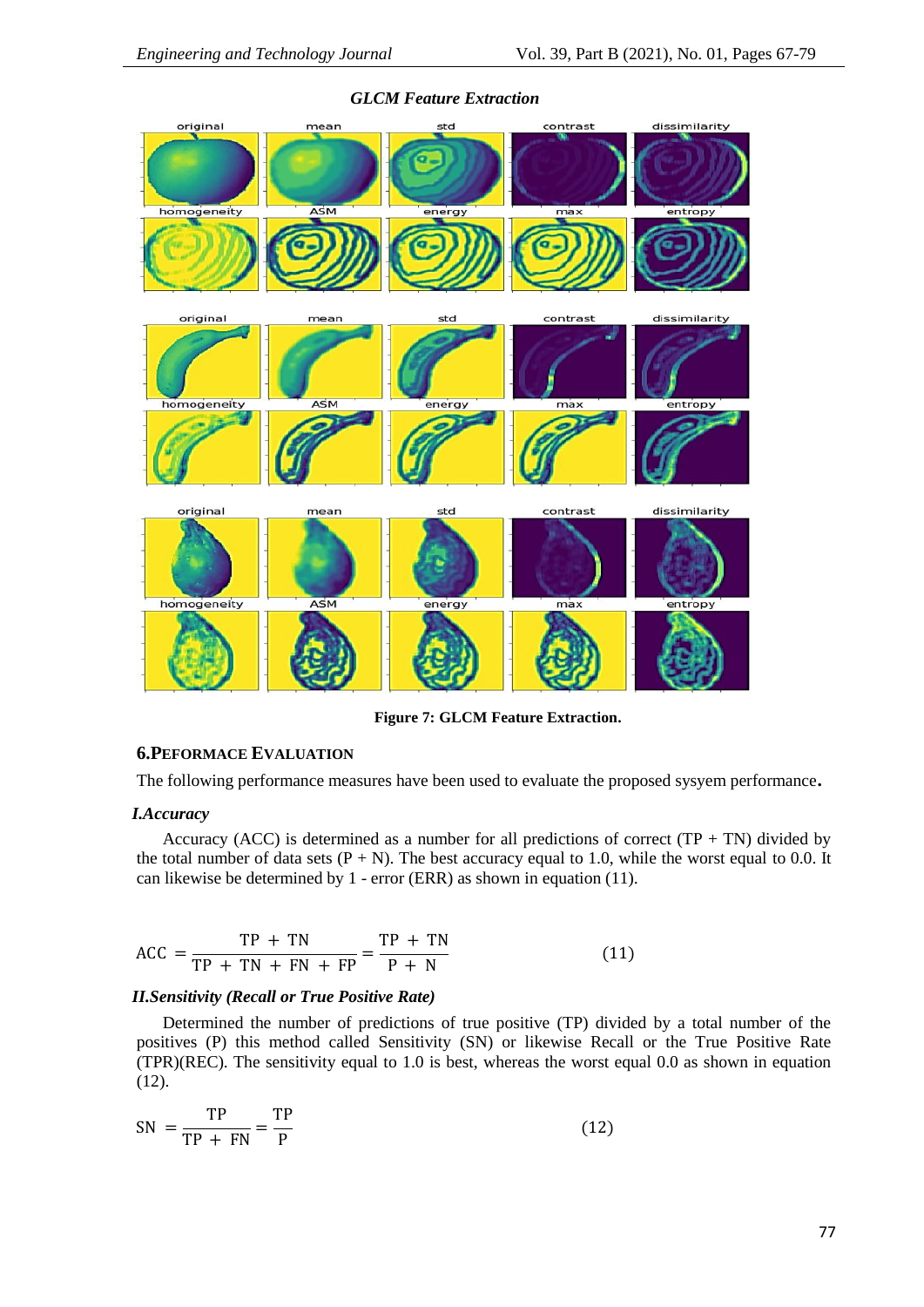#### *II. Precision*

Determined the number of predictions of True positive (TP) divided by the total number of negatives (N) as shown in equation (13).

$$
Precision = \frac{TP}{TP + FN} = \frac{TP}{N}
$$
 (13)

**TABLE I: Evaluation performance of Fruit Classification using HoG**

| <b>Class</b>       | samples | FP | TN | TP | FN | <b>Recall</b> | <b>Precision</b> | Accuracy |
|--------------------|---------|----|----|----|----|---------------|------------------|----------|
| Class <sub>1</sub> | 90      | ∸  |    | 84 |    | 0.99          | 0.98             | 0.96     |
| Class <sub>2</sub> | 90      |    |    | 86 |    | 0.99          | 0.97             | 0.96     |
| Class <sub>3</sub> | 90      |    |    | 82 |    | 0.98          | 0.99             | 0.98     |
| Class4             | 90      |    |    | 80 |    | 0.99          | 0.95             | 0.98     |
| Class <sub>5</sub> | 90      |    |    | 87 |    | 0.99          | 0.97             | 0.97     |
| Average            |         |    |    |    |    | 0.99          | 0.97             | 0.96     |

| TABLE II: Evaluation performance of fruit classification using GLCM |  |  |  |  |  |  |
|---------------------------------------------------------------------|--|--|--|--|--|--|
|---------------------------------------------------------------------|--|--|--|--|--|--|

| <b>Class</b>       | <b>Samples</b> | FP | TN | TP | FN | Recall | <b>Precision</b> | <b>Accuracy</b> |
|--------------------|----------------|----|----|----|----|--------|------------------|-----------------|
| Class <sub>1</sub> | 90             | 6  |    | 70 |    | 0.92   | 0.97             | 0.90            |
| Class <sub>2</sub> | 90             | 4  | 9  | 73 | 4  | 0.96   | 0.96             | 0.92            |
| Class <sub>3</sub> | 90             | 10 | 9  | 65 | 6  | 0.91   | 0.95             | 0.82            |
| Class4             | 90             |    | 11 | 67 |    | 0.93   | 0.97             | 0.87            |
| Class <sub>5</sub> | 90             | 4  | 9  | 74 | 3  | 0.99   | 0.94             | 0.92            |
| <b>Average</b>     |                |    |    |    |    | 0.93   | 0.95             | 0.90            |

**TABLE III: Evaluation performance of fruit classification using LBP**

| Class   | samples | FP | TN | TP | FN | <b>Recall</b> | <b>Precision</b> | <b>Accuracy</b> |
|---------|---------|----|----|----|----|---------------|------------------|-----------------|
| Class1  | 90      | 10 |    | 74 |    | 0.95          | 0.89             | 0.85            |
| Class2  | 90      |    |    | 78 |    | 0.99          | 0.88             | 0.92            |
| Class3  | 90      |    |    | 62 |    | 0.97          | 0.89             | 0.81            |
| Class4  | 90      | 10 |    | 65 | 8  | 0.99          | 0.87             | 0.85            |
| Class5  | 90      |    |    | 76 |    | 0.97          | 0.89             | 0.95            |
| Average |         |    |    |    |    | 0.96          | 0.88             | 0.87            |

Three features (LPB, HOG, and GLCM) are used and compared to see which is better, by classifying the fruits using a decision tree after training the system by 70% of the data set and testing it by 30%, then evaluating the results that we obtained through the three methods as shown in Table I, Table II, and Table III, it was proven that the classification accuracy reaches 96% in HoG and 90% GLCM and 87% LBP. where HOG gives promising results comparzim of GLCM and LBP.

#### **7.CONCLUSION**

Today, fruit classification plays an important role in marketing. Besides, There have been a lot of difficulties regarding fruit classification. In the proposed system, and to overcome those difficulties, Three feature extractor \ descriptors methods have been employed, which are (LPB, HOG, and GLCM) to extract features and save them in a feature vector, besides decision trees classifier is used to categorize the fruit. In this work fruit360 dataset downloaded from GitHub and Kaggle is used. after training the system by 70% of the data set and testing it by 30%, then evaluating the results that we obtained through the three methods (LPB, HOG, and GLCM) as shown in tables $(1),(2),(3)$ above, it was proven that the classification accuracy reaches 96% in HoG and 90% GLCM and 87% LBP. However, the results obtained by the LBP and GLCM feature extractor have not been satisfactory, HOG gives promising results.

#### **References**

**[1]** S. Ram and A. Singh, " Application of Image Processing in Fruit and Vegetable Analysis: A Review'', Journal of Intelligent Systems, vol. 24, no. 4, pp. 405-424, 2015.

**[2]** Mohana S. And Prabhakar C., "Automatic Detection of Surface Defects on Citrus Fruit Based On Computer Vision Techniques'', Graphics And Signal Processing, Vol. 9, Pp.11-19,2015.